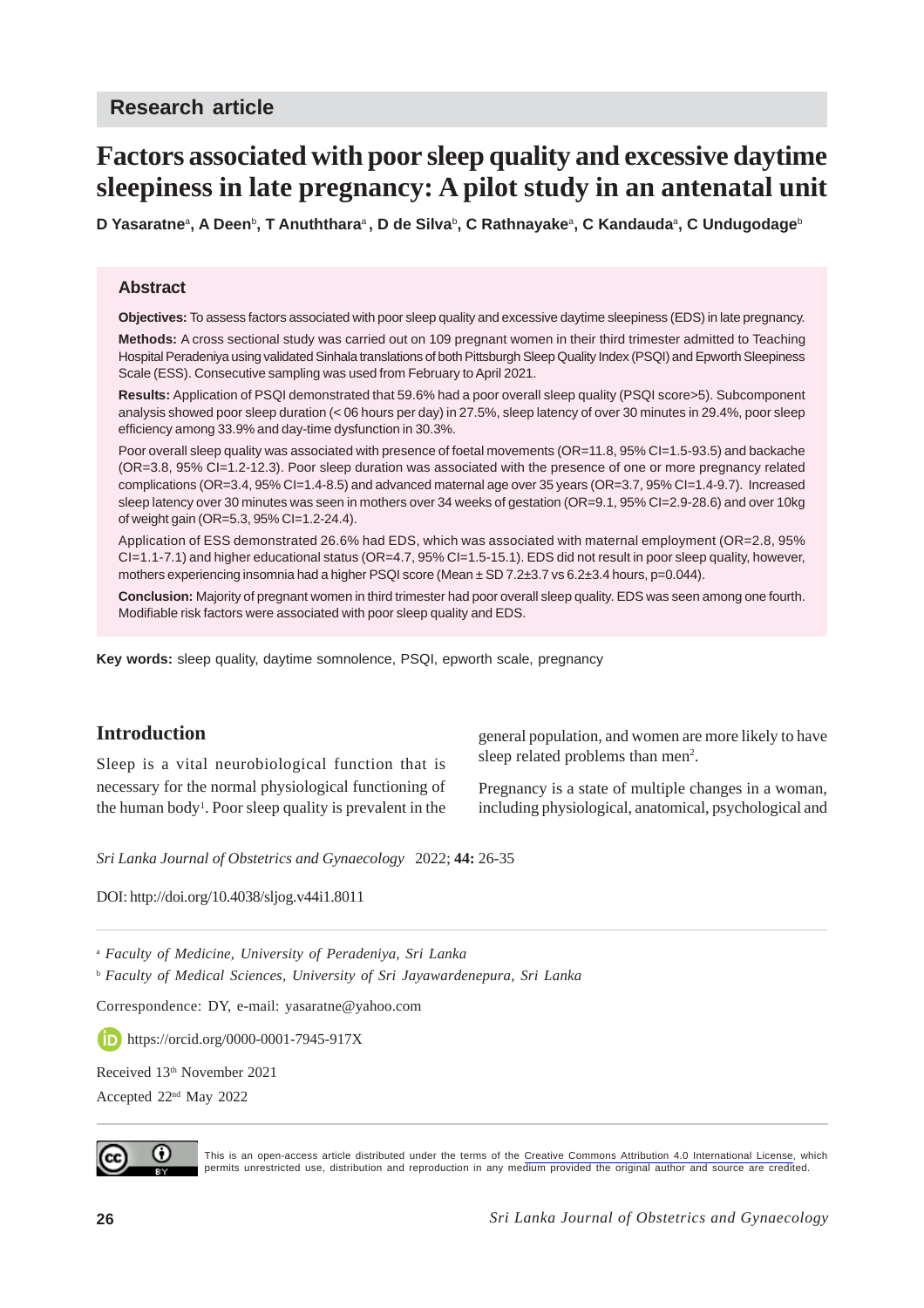social changes. Sleep disturbance, inadequate sleep duration, poor sleep quality and excessive day time somnolence (EDS) are commonly seen during pregnancy and significantly increase with the advancement of pregnancy<sup>3,4,5</sup>. Presence of sleep abnormalities in the third trimester  $(T_3)$  have been found to be vital for normal health and well-being of both mother and foetus $6,7$ .

Age, gestational age, parity<sup>8</sup>, weight gain<sup>9</sup>, trimester<sup>6</sup>, socio-economic status $6,10,11$ , psychological stress and other pregnancy related complications<sup>12</sup> are known to associate with poor sleep quality in pregnant women. Poor sleep duration in pregnancy is found linked to race, insurance status<sup>13</sup>, parity<sup>14</sup> and marital status<sup>15,16</sup>. EDS is found to be associated with Hypertension in pregnancy (HIP), gestational diabetes mellitus (GDM) and foetal growth restriction  $(FGR)^{17}$ , younger age, trimester, parity, and employment<sup>18</sup>.

The Pittsburgh Sleep Quality Index (PSQI) is a widely used standardized, sleep quality assessment tool in clinical and research settings. The PSQI has been found to have a good construct validity and reliability for assessing sleep quality among pregnant women where a score of  $>5$  was considered as poor sleep quality<sup>19</sup>. Many previous studies have used PSQI to assess the sleep quality among pregnant women $10,12$ . The Sinhala translation of the PSQI used in this study was also found to have a good construct validity and reliability for the assessment of  $sleep^{20}$ . Epworth sleepiness scale (ESS) is a standardized assessment tool to detect EDS that is also translated to Sinhala and validated for the use of pregnant women<sup>21,22,23</sup>.

It was considered to be important to characterize prevalences of both poor sleep quality and EDS, and their associated factors among pregnant women in South-Asian region, including Sri-Lanka. The sociodemographic and lifestyle factors differ greatly in South-Asian region to that of the rest of the world, hence the importance of this study. Although many studies have highlighted the importance of early education, screening and treatment on sleep related disorders in pregnant women to ensure better health of the foetus and the pregnant women, only a few studies have elaborated on the components of PSQI<sup>6</sup>. Thus, the aim of this study was to assess sleep quality and EDS, and their associations in late pregnancy. We anticipate this would help to improve screening and intervention programs to prevent unfavourable

#### **Materials and methods**

A cross sectional study was carried out among 109 pregnant women  $T_3$  of pregnancy, admitted to Teaching Hospital Peradeniya, Sri Lanka. Consecutive sampling was used to recruit from February to April 2021. All pregnant women above the age of 18 years and fluent in Sinhala, who were admitted for confinement or medical reviews were recruited. Women with significant obstetric complications or those admitted for obstetric emergencies warranting emergency care were excluded. Informed written consent was obtained from all the participants of the study.

Data were collected on day one of admission, using an interviewer-assisted, self-administered questionnaire in Sinhalese which was the native language of majority of the women, which included PSQI and ESS for objective symptom assessment. PSQI was used to assess sleep quality in the preceding one month. Some of the questions on second hand information required the participants to obtain the assistance of the bed partner/husband. PSQI has seven components including; subjective sleep quality, sleep latency, sleep duration, sleep efficiency, sleep disturbances, use of sleep medication, and daytime dysfunction. The component scores were summed to produce a global score ranging from 0 to 21, where a higher score indicated poor sleep quality. Those with a PSQI score  $>$ 5 was considered to have poor overall sleep quality $^{24}$ . Subjective sleep quality was based on participant assessment of sleep quality on rating on a scale of 0- 3. Sleep efficiency was derived as a percentage of actual hours slept from the hours in bed, while sleep latency was derived by scoring the time to fall asleep and frequency of being unable to fall asleep within 30 minutes during a week.

The ESS is an 8-point, self-administered questionnaire which required the respondents to rate their usual chances of falling asleep during eight common activities, on a scale of 0-3. The 8 item scores were summed and ranged from 0-24. The higher the ESS score, the higher the daytime somnolence<sup>25</sup>. In this study respondents with a Score of >12 on the ESS was considered to have excessive daytime somnolence.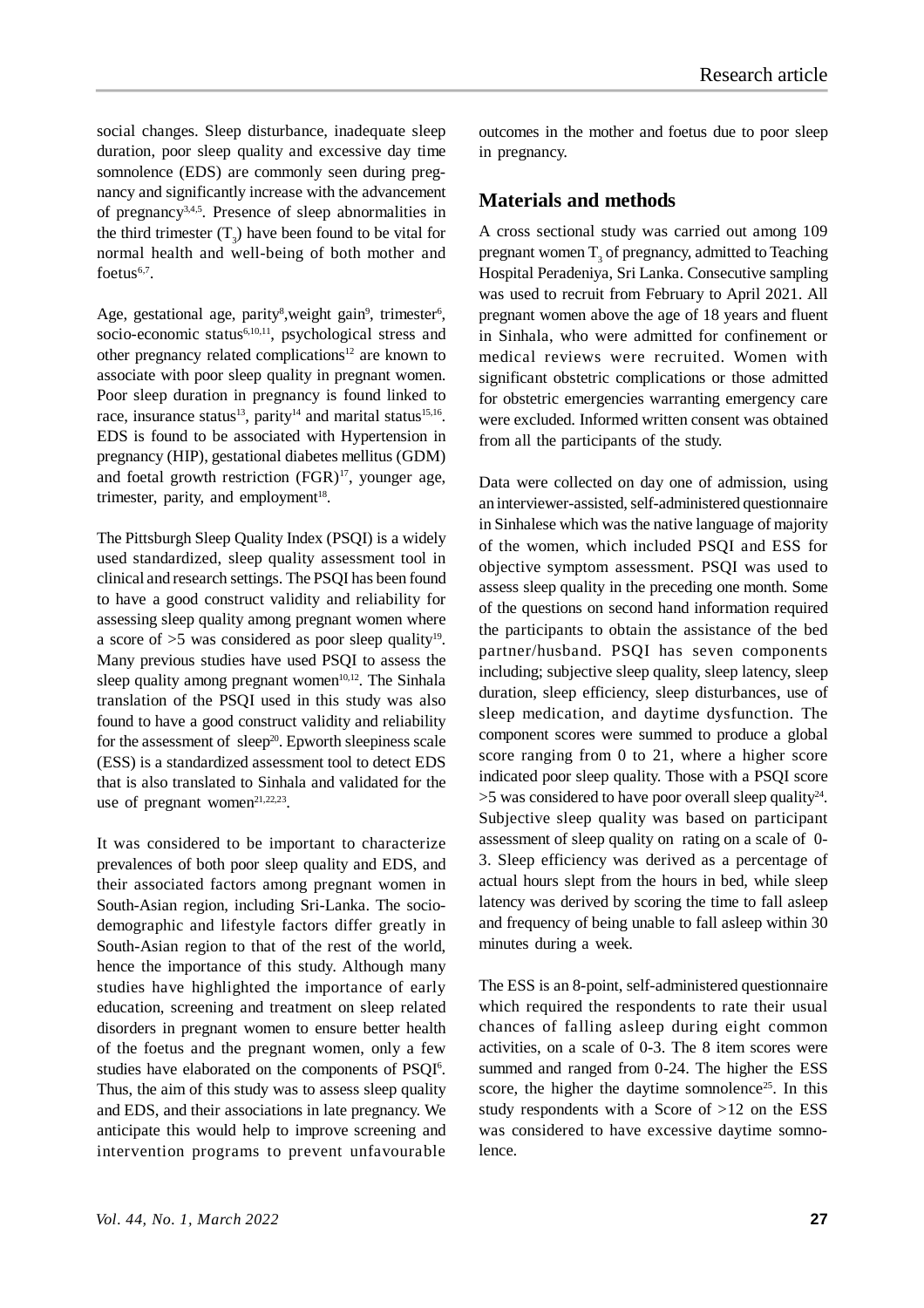Additionally the questionnaire consisted of enquiries related to socio-demographics (education level, employment, etc.), pregnancy (parity, pregnancy related complications, weight gain, etc.), past history of sleep disorders and perceived causes for sleep disturbances.

Descriptive statistics were used to describe the population characteristics. Differences were assessed using Chi-squared and Fisher's Exact tests for categorical variables (Eg. Sleep quality, educational qualifications, employment, etc.) and Mann-Whitney-U-test for skewed non-parametric variables (time spent in bed, PSQI score). We considered 5% probability and 95% confidence intervals for statistical significance.

## **Results**

A total of 115 women in  $T<sub>3</sub>$  were recruited to the study. There were 5% of incomplete questionnaires, leaving 109 participants for analysis. Of them, 86 (78.9%) were between the age of 18-35 (Mean age  $29.8 \pm SD$ 6.1) years. In the study population, 105 (96.3%) were Sinhalese, 81 (74.3%) were housewives and 95 (87.2%) had received both primary and secondary education. The four non-Sinhalese were Muslim ethnics who were fluent in Sinhala and the questionnaire was interviewer assisted and explained in detail to them.

Sixty six (60.6%) women in the study population were multiparous (median parity 2, IQR 1-3) and 90 (82.6%) were in the late third trimester, i.e., beyond 34 weeks of gestation (mean gestational age  $36.3 \pm SD$  3.5 weeks). Approximately 90% of the women were previously healthy before pregnancy, with only 11 (10.1%) having at least one pre-pregnancy comorbidity such as diabetes mellitus, hypertension or ischemic heart disease. However, during pregnancy 30 (27.5%) mothers suffered from at least one pregnancy associated complication, including GDM, PIH, FGR or psychological stress. The median current weight of the study population was 66kg (IQR 59-73kg), while the median weight gain during the entire pregnancy to the time of study was 10kg (IQR 8-15kg). Approximately 34 (31.2%) had a weight gain of more than 10kg from the pre-pregnancy weight to the time of study (Table 1).

The median time of waking up was 6.00 a.m. The median duration that the participants had slept was seven hours (IQR 5-8 hours). The median Overall PSQI score was 6 (IQR 4-9), while an overall poor sleep quality, defined as PSQI score >5, was observed in 65 mothers (59.6%). Components of the PSQI studied demonstrated that 30 (27.5%) had poor sleep duration of less than six hours per day, while 37 (33.9%) had a poor sleep efficiency of less than 75%. Subjective sleep quality was perceived to be poor in 33 (30.3%) of the study population. Fifty-nine (54.1%) had moderate to severe sleep latency in PSQI, derived from time to fall asleep and frequency of occurrence. Average time to fall asleep was more than 30 minutes in 30 (29.4%), while 81 (80.2%) could not fall asleep within 30 minutes at least once a week over the past one month. Out of the study population, 17 (15.6%) had used sleep medications at least once per week and 33 (30.3%) had mild-moderate day time dysfunction (Table 2).

Ninety-seven (89%) women experienced sleep disturbances during pregnancy, and 48 (44%) attributed the presence of leg cramps and muscle aches as the commonest cause (Figure 1).

Seventy six (75.2%) women had husband or another family member sleeping in the same bed, of whom 41 (54.5%) complained of loud snoring in subjects, but only 5 (6.5%) had observed them having long pauses of breathing during sleep. Fifty four (71.1%) had leg twitching during sleep, observed by their bed-partner at least once a week. Insomnia was noted among 40 (37.6%) women (Figure 2).

Poor overall sleep quality (PSQI score<5) was significantly associated with presence of foetal movements (14/15 vs 51/94, OR=11.8, 95% CI=1.5 -93.5, p=0.003) and backache (18/22 vs 47/87, OR=3.8, 95% CI=1.2-12.3, p=0.027). Poor sleep duration of less than six hours was associated with the presence of one or more pregnancy related complications like HIP, GDM, FGR or psychological stress (14/30 vs. 16/79; OR=3.4, 95% CI=1.4-8.5, p=0.007). Poor sleep duration was also associated with an advanced maternal age of more than 35 years (12/30 vs 12/79; OR=3.7, 95% CI=1.4-9.7, p=0.007). However, the mean sleep durations did not significantly change with pregnancy related complications  $(6.0\pm2.0$ vs  $6.6\pm2.2$  hours) or maternal age  $(5.8\pm2.9 \text{ vs } 6.7\pm1.9)$ hours).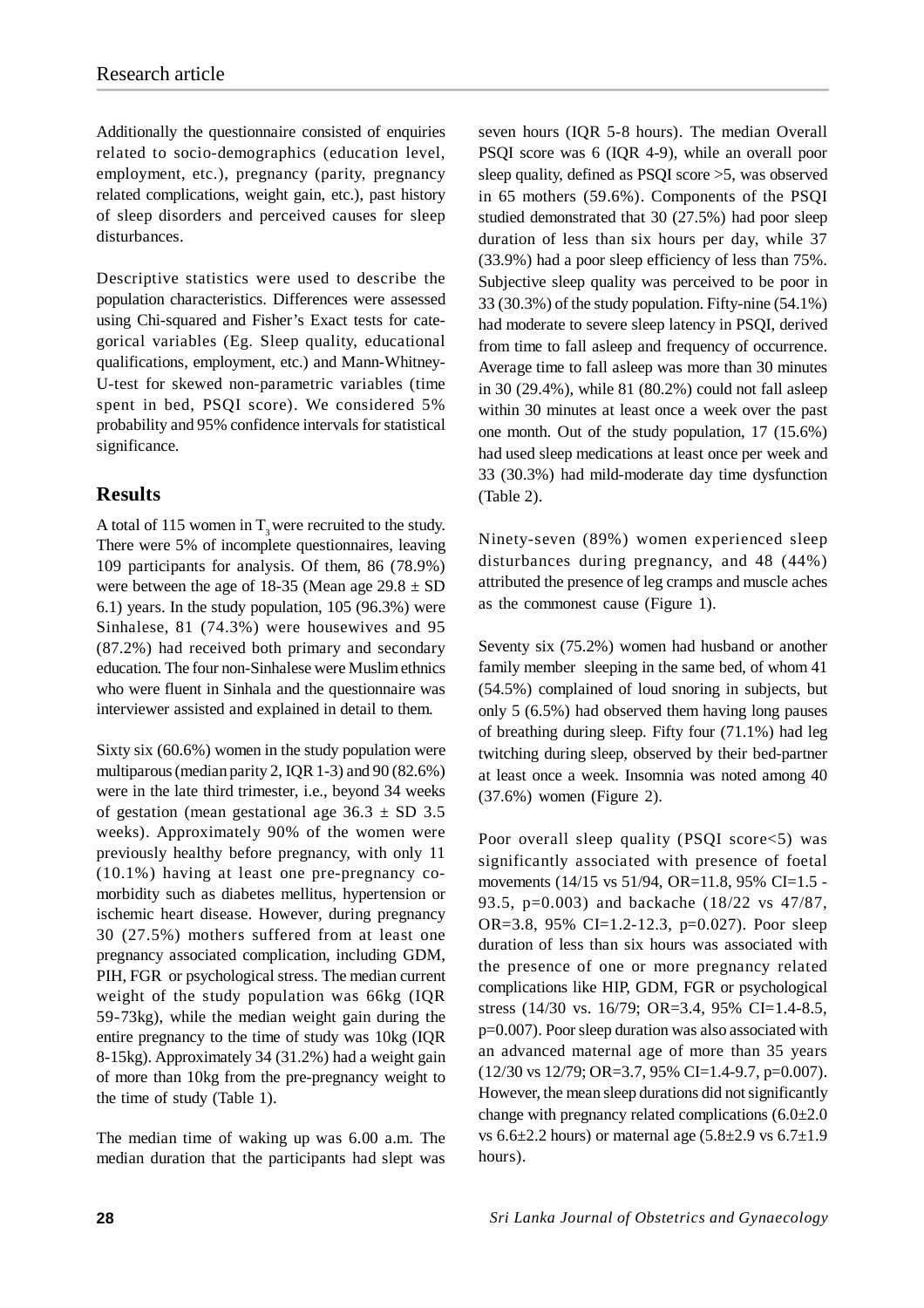| Variable                                                                        | Category                                                                                     | Frequency $(\% )$                      |  |
|---------------------------------------------------------------------------------|----------------------------------------------------------------------------------------------|----------------------------------------|--|
| Age<br>Education                                                                | Advanced age ( $\geq$ 35)<br>Primary and secondary education<br>Tertiary Education and above | 23 (21.1%)<br>95 (87.2%)<br>14 (12.8%) |  |
| Employment                                                                      | Housewife<br>Employed                                                                        | 81 (74.3%)<br>28 (25.7%)               |  |
| Parity<br>Gestational age                                                       | Primiparous<br>Late third trimester<br>(Beyond 34 weeks)                                     | 43 (39.4%)<br>90 (82.6%)               |  |
| Pregnancy complications<br>Weight gain during pregnancy<br>at the time of study | Present<br>Less than 10kg                                                                    | 30 (27.5%)<br>75 (68.8%)               |  |

## **Table 1. Socio-demographic and pregnancy related characteristics of the study participants (N=109)**

# **Table 2. Components of sleep quality and excessive daytime sleepiness (N=109)**

| <b>Variable</b>                            | Category                                                                                                        | Frequency (%)                                            |  |  |
|--------------------------------------------|-----------------------------------------------------------------------------------------------------------------|----------------------------------------------------------|--|--|
| <b>Main components</b><br>of sleep quality |                                                                                                                 |                                                          |  |  |
| Sleep duration                             | Sleep duration $<$ 6 hours<br>Sleep duration $\geq 6$ hours                                                     | 30 (27.5%)<br>79 (72.5%)                                 |  |  |
| Subjective sleep quality                   | Very good<br>Fairly good<br>Fairly bad<br>Very bad                                                              | 48 (44.0%)<br>28 (25.7%)<br>28 (25.7%)<br>$5(4.6\%)$     |  |  |
| Sleep latency                              | No sleep latency<br>Mild latency<br>Moderate latency<br>Severe latency                                          | $17(15.6\%)$<br>33 (30.3%)<br>40 (36.7%)<br>19 (17.4%)   |  |  |
| Sleep efficiency                           | Very efficient $($ >85%)<br>Moderate efficiency (75-84%)<br>Mild efficiency (65-74%)<br>Not efficient $(<65\%)$ | 57 (52.3%)<br>$12(11.0\%)$<br>$12(11.0\%)$<br>25 (22.9%) |  |  |
| <b>Overall sleep quality</b>               | Poor (PSQI Score $>5$ )                                                                                         | 65 (59.6%)                                               |  |  |
| Day time somnolence                        | Excessive day time somnolence<br>29 (26.6%)<br>(Epworth Sleepiness Scale $(ESS) > 12$ )                         |                                                          |  |  |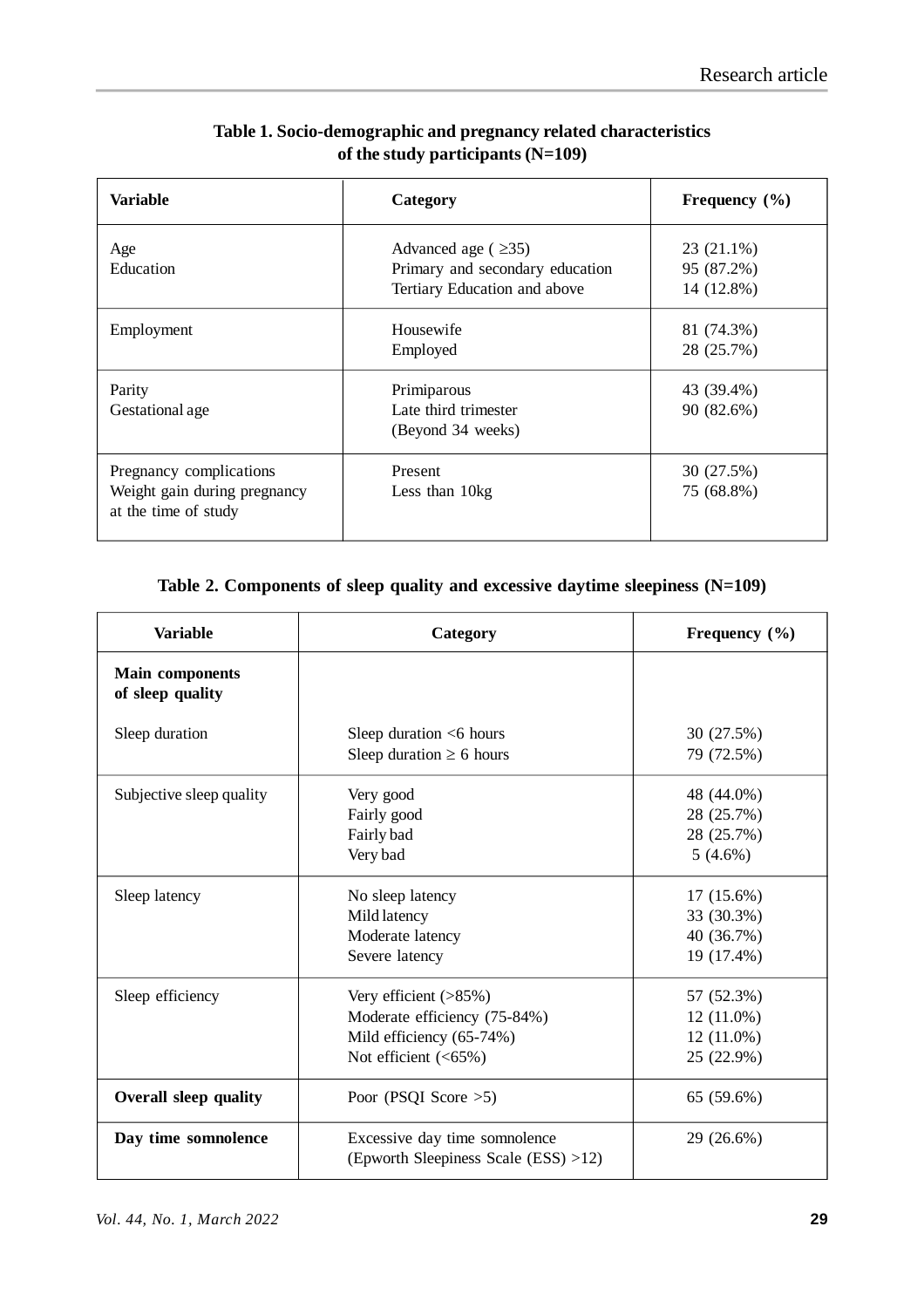

Figure 1. **Perceived causes for sleep disturbances.**



Figure 2. **Sleep related problems in pregnancy.**

Pregnant women were observed not to fall asleep within 30 minutes of going to bed, if beyond 34 weeks of gestational age (73/83 vs 8/18, OR=9.1, 95%  $CI = 2.9 - 28.6$ ,  $p < 0.001$  or if they had a weight gain of more than 10kg (30/32 vs 51/69, OR=5.3, 95%  $CI=1.2-24.4$ ,  $p=0.030$ . However, the absolute weight of the participants at the time of the study did not demonstrate any association with sleep latency.

The time spent in bed was significantly lower among women with age more than 35 years (Mean±SD 7.9 $\pm$ 1.5 vs 8.4 $\pm$ 1.4 hours, p=0.044) and in women with tertiary education (Mean±SD 7.6±1.0 vs 8.4±1.4 hours, p=0.015). Primiparous women had significantly higher duration in bed compared to multiparous women with other children at home (Mean $\pm$ SD 8.7 $\pm$ 1.5 vs 8.0 $\pm$ 1.3 hours, p=0.004). The overall sleep quality and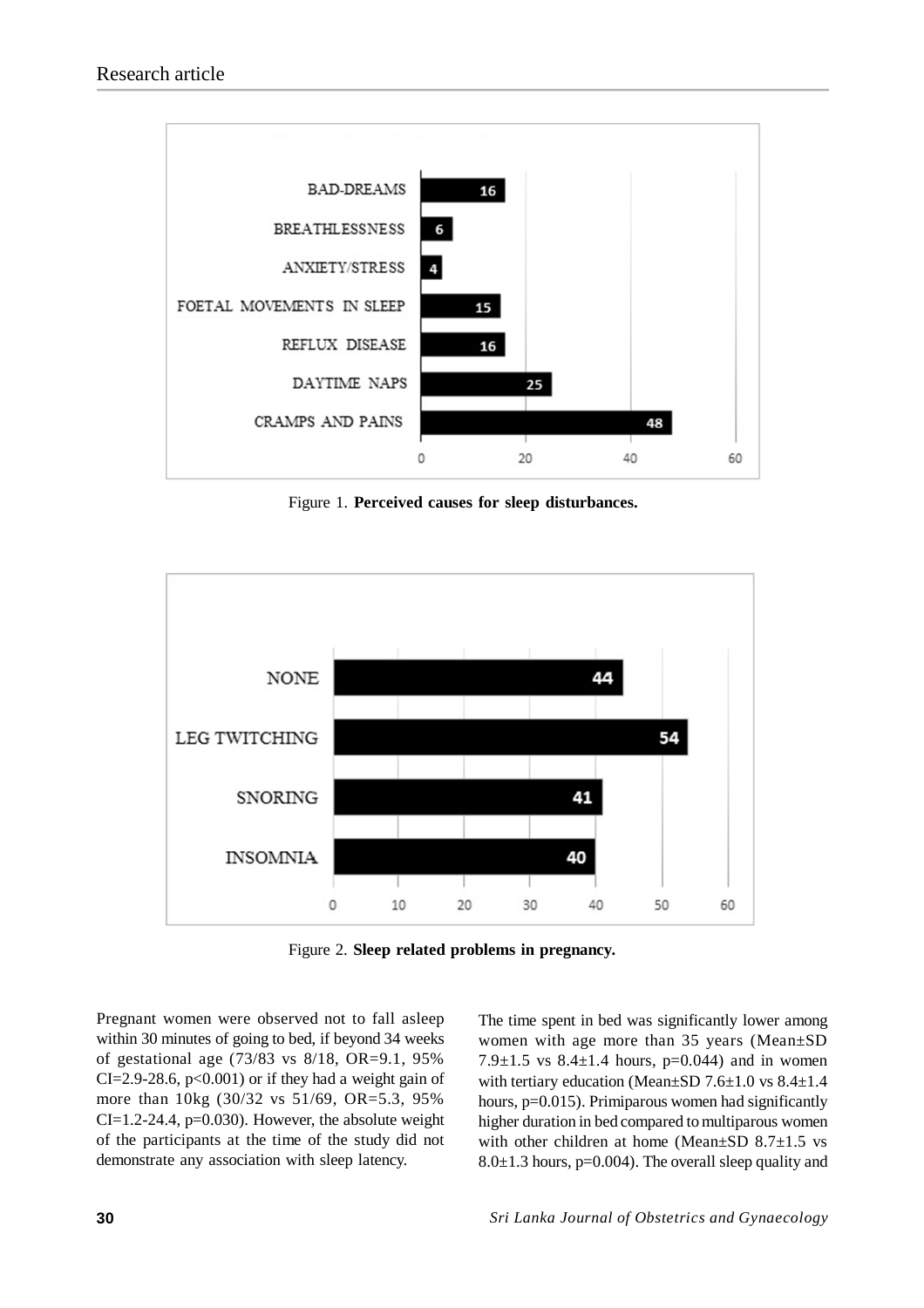sleep duration were not associated with race, educational level, employment status, parity, or gestational age.

The median ESS score was 8 (IQR 4-11), and 29 (26.6%) of the pregnant women in their third trimester had EDS; defined as ESS score > 12. Those who were employed (12/28 vs 17/81, OR=2.8, 95% CI=1.1-7.1, p=0.045) and having tertiary education (8/14 vs 21/ 95, OR=4.7, 95% CI=1.5-15.1, p=0.010), had a significantly high day time somnolence. Breathlessness during sleep (4/6 vs 25/103, OR=6.2, 95%  $CI=1.1-36.1$ ,  $p=0.042$ ) was associated with EDS, though this was noted only among 6 (5.5%) mothers. Those with EDS had a significantly lower duration spent in bed when compared to those with no daytime somnolence (Mean $\pm$ SD 7.9 $\pm$ 1.4 vs 8.5 $\pm$ 1.4 hours, p=0.012). The EDS was not associated with poor overall sleep quality or any other components of the PSQI. Age, gestational age, pregnancy weight gain or pregnancy related complications were also not associated with EDS. Insomnia was not associated with the presence of pregnancy related complications (33% vs 38%, p=0.824). However, those who experienced insomnia had a significantly higher PSQI score, indicating poor overall sleep quality compared to the group without insomnia (Mean $\pm$ SD 7.2 $\pm$ 3.7 vs 6.2 $\pm$ 3.4, p=0.044).

#### **Discussion**

Our study gives evidence to the presence of poor sleep quality and EDS during  $T_3$  using PSQI and ESS. In a cross-sectional study done among 7000 pregnant women in Poland, it was found that pregnant women who proclaimed to have better sleep quality in subjective assessment, had poor sleep quality when objectively assessed using  $PSOI<sup>16</sup>$ . Thus, the use of PSQI increases the validity and reliability of our study.

The prevalence of poor sleep quality (PSQI>5) varies across the trimesters<sup>12</sup>, being the worst in  $T_3$ . In this study it was 59.6%, which keeps in-line with the findings of an American study having a prevalence of 44% in the  $T_3^2$ , however, is lower than that of 94.8% in Poland<sup>11</sup>. The discrepancies may be due to differences in populations studied as well as subjectivity of assessment tools used. We found that poor overall sleep quality was associated with insomnia, presence of foetal movements and backache, which coincided with Polish studies showing sleep quality to be related to same $10,12$ . Sleep quality has also been found to be

associated with unemployment<sup>6</sup>, age, advancing gestation, parity<sup>13</sup>, socio-economic status<sup>5,14,15</sup> and pregnancy related complications<sup>11</sup>.

Subjective sleep quality, poor sleep efficiency and sleep disturbances were found to be more common in  $T_3^{16,17}$ , which was similar in this study. We elaborated on components of PSQI and their associated factors which have not been extensively studied previously. Increased sleep latency was related to advanced gestation and pregnancy weight gain. Kalmbach et al showed that weight gain was related to poor sleep quality<sup>9</sup>. The prevalence of poor sleep duration in  $T_3$  was 27.5% with a median duration of 7 hours, in contrast to 7.5 hours reported by Hutchison et al<sup>7</sup>. We found sleep duration to associate with maternal age and pregnancy related complications, which keeps in line with previous studies7,18,19. In this study 29.4% had poor sleep latency as opposed to  $23.3\%$  by Okun et al<sup>10</sup>.

In this study, 89% women experienced sleep disturbances, which keeps in line with 84% shown in Poland<sup>28</sup>. Grigsby-Toussaint et al found over half of women had insomnia<sup>4</sup>, compared to 36.7% in our study. Insomnia was associated with pregnancy related complications here, but was not elaborated in previous literature. The prevalence of EDS (ESS>12) in this study was 26.5%, consistent with Izci et al who reported  $T_3$  EDS prevalence of 23% in Scotland<sup>29</sup>. We found a median ESS score of 8, in contrast to 9 by Grigsby-Toussaint et al<sup>4</sup>.

The EDS was previously known to be associated with age, trimester, parity, employment status, sleep disturbance and sleep duration<sup>26</sup>. Some of our findings such as level of employment, time spent in bed and breathlessness are in line with above. Even though EDS is commonly attributed to presence of snoring, we did not find such association, which was similar to previous literature<sup>3</sup>. There was no association between pregnancy related complications and EDS, as also reported by Sarberg et al<sup>5</sup>.

We have not elaborated on employment to differentiate between desk jobs and activity-based jobs, and duration of employment which can be relevant to time spent in bed and sleep duration. An objective assessment of sleep related problems via polysomnography would yield a better diagnosis of sleep disorders, which was not undertaken here. Further research needs to determine sleep quality and EDS across all trimesters and their effects on the mother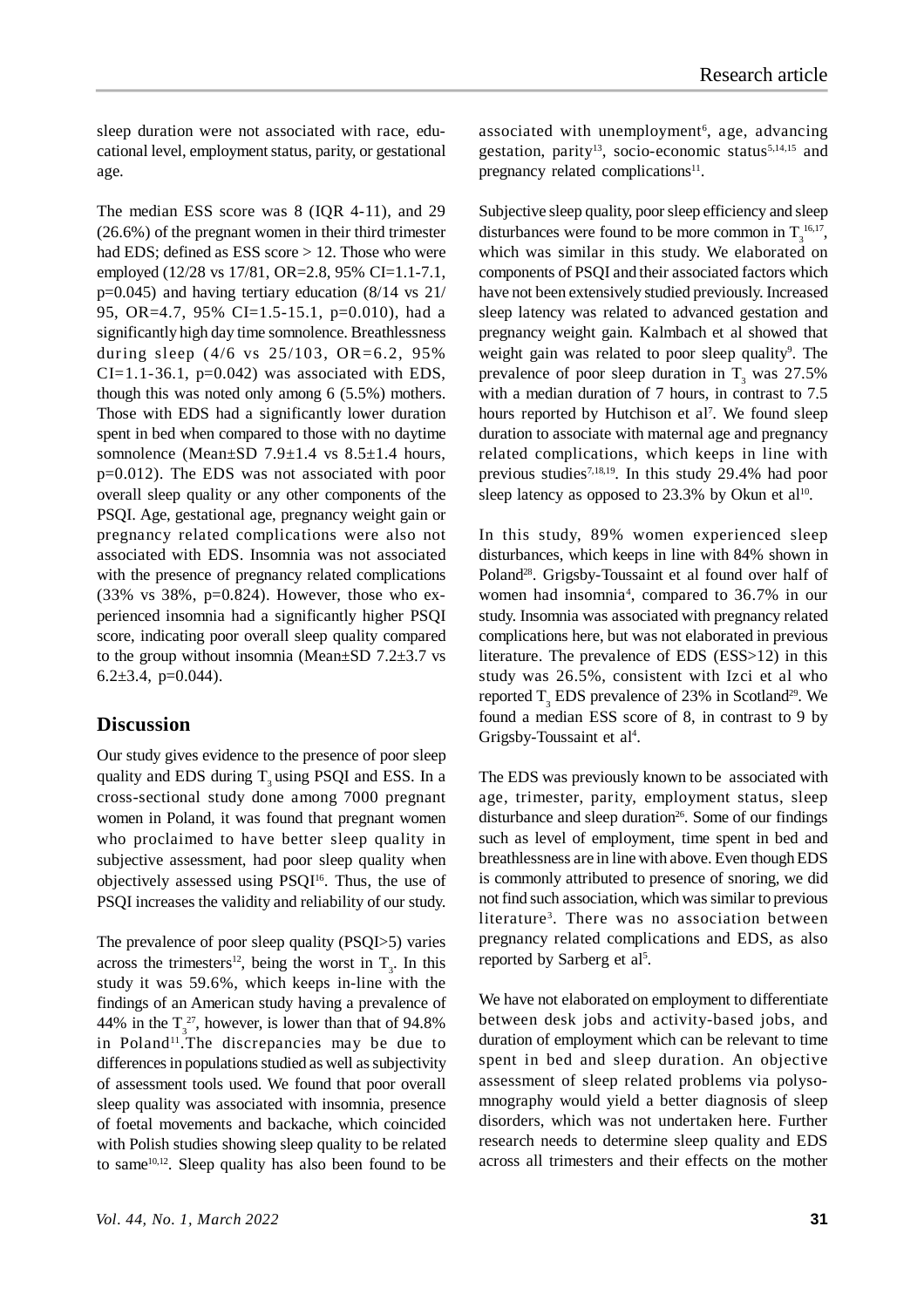and foetus. Future research can include both subjective and objective sleep diagnostic tools.

The results of our pilot study provide an important insight into the high occurrence of sleep related problems during pregnancy. Further research on community based larger sample is needed to determine the risk factors that contribute to poor sleep quality and EDS during pregnancy in Sri Lankan context, which in turn will help to identify mothers at risk and carry out appropriate intervention to offer them a better pregnancy outcome. Active screening of sleep related problems in pregnancy in the routine antenatal care should be encouraged and awareness should be created among the health care professionals involved.

## **Strengths and limitations**

The objective use of validated PSQI and ESS improved the accuracy of results, and is a significant strength in this study. However the main limitation is that a suitable sample size was not calculated. Furthermore, it was a small convenience sample in an antenatal ward where only non-emergency admissions were recruited, but the majority would have had some obstetric reason to be admitted to the hospital, prior to the onset of labor, and therefore these women would not represent "normal pregnancies". Nevertheless this could be considered as a pilot study with valid and important findings.

We only recruited mothers who were fluent in Sinhala because both questionnaires were validated only in Sinhala language. The four non-Sinhalese mothers were also fluent in Sinhala language and additionally the questionnaire was explained in detail to them.

# **Conclusions and recommendations**

A majority (60%) of pregnant women in third trimester had poor overall sleep quality. Advanced maternal age, multiparity, advanced gestational age, pregnancy related complications, weight gain, backache and foetal movements were associated with poor sleep quality or its components.

Subjective sleep disturbances were common among 89% of mothers, with the commonest attribution being leg cramps and muscle aches. Excessive daytime somnolence was present in 26%, which was associated with maternal employment. Insomnia was seen among 38%, who had a higher PSQI score indicating comparatively poor overall sleep quality.

We recommend creating awareness among health staff caring for pregnant women, on the presence of poor sleep quality and related problems in late pregnancy, with a view to establishing, screening, monitoring, and management of sleep related disorders as part of routine antenatal care.

# **Acknowledgements**

We extend our sincere gratitude to all the doctors and nursing staff of the Obstetric Professorial unit, Teaching Hospital, Peradeniya for their support during data collection.

# **Author contributions**

DY, CU, CK and TA were involved in conceptualizing of the study. CK and CR were responsible for the clinical care of the patient. TA and DY did the data collection. FD and HS did the analysis and initial draft. All authors were involved in successive editing and finalizing of the manuscript.

## **References**

- 1. National Institutes of Health state of the science conference statement: Manifestations and management of chronic insomnia in adults June 13-15, 2005. In: Sleep. American Academy of Sleep Medicine; 2005; 28: 1049-57.
- 2. Ohayon MM, Carskadon MA, Guilleminault C, Vitiello M V. Meta-Analysis of Quantitative Sleep Parameters From Childhood to Old Age in Healthy Individuals: Developing Normative Sleep Values Across the Human Lifespan. Sleep 2004; 27(7): 1255-73. doi:10.1093/sleep/27.7.1255
- 3. Palagini L, Gemignani A, Banti S, Manconi M, Mauri M, Riemann D. Chronic sleep loss during pregnancy as a determinant of stress: impact on pregnancy outcome. Sleep Med 2014; 15(8): 853-59. doi:10.1016/j.sleep.2014.02.013
- 4. Grigsby-Toussaint DS, Turi KN, Krupa M, Williams NJ, Pandi-Perumal SR, Jean-Louis G. Sleep insufficiency and the natural environment: Results from the US Behavioral Risk Factor Surveillance System survey. Prev Med (Baltim) 2015; 78: 78-84. doi:10.1016/j.ypmed.2015.07.011
- 5. Sarberg M, Bladh M, Josefsson A, Svanborg E. Sleepiness and sleep-disordered breathing during pregnancy. Sleep Breath 2016; 20(4): 1231-37. doi:10.1007/s11325-016-1345-9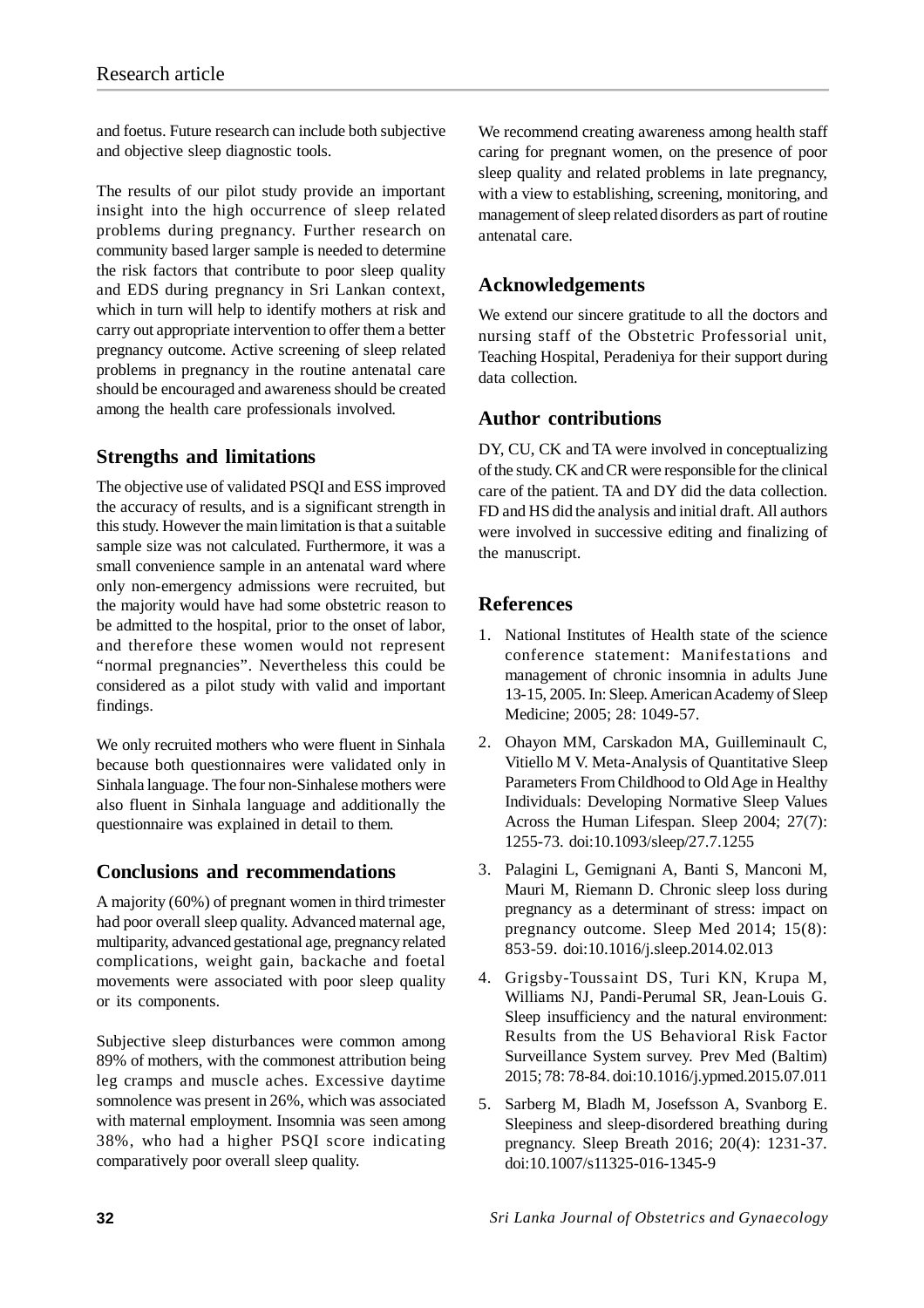- 6. Xu X, Liu D, Zhang Z, Sharma M, Zhao Y. Sleep Duration and Quality in Pregnant Women: A Cross-Sectional Survey in China. Int J Environ Res Public Health 2017; 14(7): 817. doi:10.3390/ijerph 14070817
- 7. Hutchison BL, Stone PR, McCowan LM, Stewart AW, Thompson JM, Mitchell EA. A postal survey of maternal sleep in late pregnancy. BMC Pregnancy Childbirth 2012; 12(1): 144. doi: 10.1186/ 1471-2393-12-144
- 8. Jemere T, Getahun B, Tadele F, Kefale B, Walle G. Poor sleep quality and its associated factors among pregnant women in Northern Ethiopia, 2020: A cross sectional study. PLoS One 2021; 16(5 May): 1-9. doi:10.1371/journal.pone.0250985
- 9. Kalmbach DA, Cheng P, Sangha R, et al. Insomnia, short sleep, and snoring in mid-to-late pregnancy: Disparities related to poverty, race, and obesity. Nat Sci Sleep 2019; 11: 301-15. doi:10.2147/ NSS.S226291
- 10. Okun ML, Tolge M, Hall M. Low Socioeconomic Status Negatively Affects Sleep in Pregnant Women. J Obstet Gynecol Neonatal Nurs 2014; 43(2): 160-7. doi:10.1111/1552-6909.12295
- 11. Silva-perez LJ, Gonzalez-Cardenas N, Surani S, Etindele Sosso F, Surani SR. Socioeconomic Status in Pregnant Women and Sleep Quality During Pregnancy. Cureus 2019; 11(11). doi:10.7759/ cureus.6183.
- 12. Smyka M, Kosinska-Kaczynska K, Sochacki-Wójcicka N, Zgliczynska M, Wielgos M. Sleep quality according to the Pittsburgh Sleep Quality Index in over 7000 pregnant women in Poland. Sleep Biol Rhythms 2021; 19(4): 353-60. doi:10.1007/s41105-021-00324-x
- 13. Reid KJ, Facco FL, Grobman WA, et al. Sleep During Pregnancy: The nuMoM2b Pregnancy and Sleep Duration and Continuity Study. Sleep 2017; 40(5). doi:10.1093/sleep/zsx045
- 14. Christian LM, Carroll JE, Porter K, Hall MH. Sleep quality across pregnancy and postpartum: effects of parity and race. Sleep Heal 2019; 5(4): 327-34. doi:10.1016/j.sleh.2019.03.005
- 15. Duke CH, Williamson JA, Snook KR, Finch KC, Sullivan KL. Association Between Fruit and Vegetable Consumption and Sleep Quantity in Pregnant Women. Matern Child Health J 2017; 21(5): 966-73. doi:10.1007/s10995-016-2247-y
- 16. Smyka M, Kosinska-Kaczynska K, Sochacki-Wójcicka N, Zgliczynska M, Wielgos M. Sleep

problems in pregnancy-a cross-sectional study in over 7000 pregnant women in Poland. Int J Environ Res Public Health 2020; 17(15): 1-8. doi:10.3390/ ijerph17155306

- 17. August E, Salihu H, Biroscak B, Rahman S, Bruder K, Whiteman V. Systematic Review on Sleep Disorders and Obstetric Outcomes: Scope of Current Knowledge. Am J Perinatol 2012; 30(04): 323-34. doi:10.1055/s-0032-1324703
- 18. Nakagome S, Kaneita Y, Itani O, et al. Excessive daytime sleepiness among pregnant women: An epidemiological study. Sleep Biol Rhythms 2014; 12(1): 12-21. doi:10.1111/sbr.12040
- 19. Qiu C, Gelaye B, Zhong Q-Y, Enquobahrie DA, Frederick IO, Williams MA. Construct validity and factor structure of the Pittsburgh Sleep Quality Index among pregnant women in a Pacific-Northwest cohort. Sleep Breath 2016; 20(1): 293-301. doi:10.1007/s11325-016-1313-4
- 20. Anandakumar D, Dayabandara M, Ratnatunga SS, Hanwella R, De Silva VA. Validation of the Sinhala version of the Pittsburgh Sleep Quality Index. Ceylon Med J 2016; 61(1): 22. doi:10.4038/ cmj.v61i1.8255
- 21. Baumgartel KL, Terhorst L, Conley YP, Roberts JM. Psychometric evaluation of the Epworth Sleepiness Scale in an obstetric population. Sleep Med 2013; 14(1): 116-21. doi:10.1016/j.sleep. 2012.10.007
- 22. Gunawardane D, Dharmaratne S. Level of fatigue and daytime sleepiness among heavy vehicle drivers in Sri Lanka. South East Asia Journal of Public Health 2015; 4(1): 9-16.
- 23. Gunawardane DA, Dharmarathne S. A Sinhalese version of Epworth Sleepiness Scale: Psychometric analysis. Paper presented at: Annual Academic Sessions of Sri Lanka Collage of Psychiatrists "Mental Health to the Fore" ; 2014; Kandy, Sri Lanka. Available from:https://www.researchgate. net/publication/309384881\_A\_Sinhalese\_ version\_of\_Epworth\_Sleepiness\_Scale\_ Psychometric\_analysis
- 24. Smyth C. The Pittsburgh Sleep Quality Index (PSQI). Insight - the Journal of the American Society of Ophthalmic Registered Nurses 2000; 25(3): 97-8.
- 25. Johns M. About the ESS Epworth Sleepiness Scale [Internet]. Epworthsleepinessscale.com. 2015. Available from: https://epworthsleepinessscale.com/about-the-ess/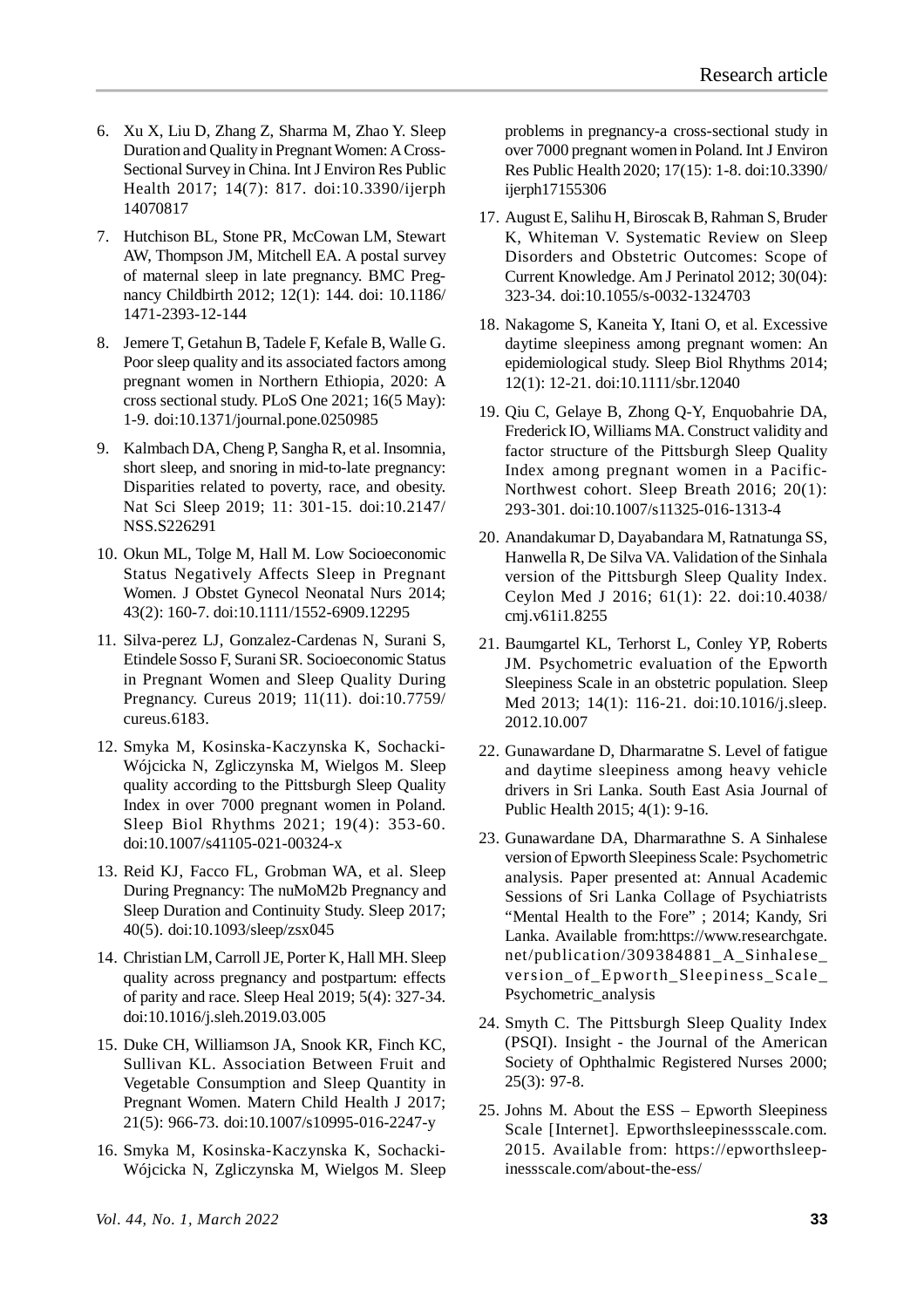- 26. Chang JJ, Pien GW, Duntley SP, Macones GA. Sleep deprivation during pregnancy and maternal and foetal outcomes: Is there a relationship? Sleep Med Rev 2010; 14(2): 107-14. doi:10.1016/ j.smrv.2009.05.001
- 27. Bublitz MH, Bourjeily G, D'Angelo C, Stroud LR. Maternal Sleep Quality and Diurnal Cortisol Regulation Over Pregnancy. Behav Sleep Med 2018; 16(3): 282-93. doi:10.1080/15402002. 2016.1210147
- 28. Mindell JA, Cook RA, Nikolovski J. Sleep patterns and sleep disturbances across pregnancy. Sleep Med 2015; 16(4): 483-8. doi:10.1016/j.sleep. 2014.12.006
- 29. Izci B, Martin SE, Dundas KC, Liston WA, Calder AA, Douglas NJ. Sleep complaints: snoring and daytime sleepiness in pregnant and pre-eclamptic women. Sleep Med 2005; 6(2): 163-9. doi:10.1016/ j.sleep.2004.12.007

## **Supplements**